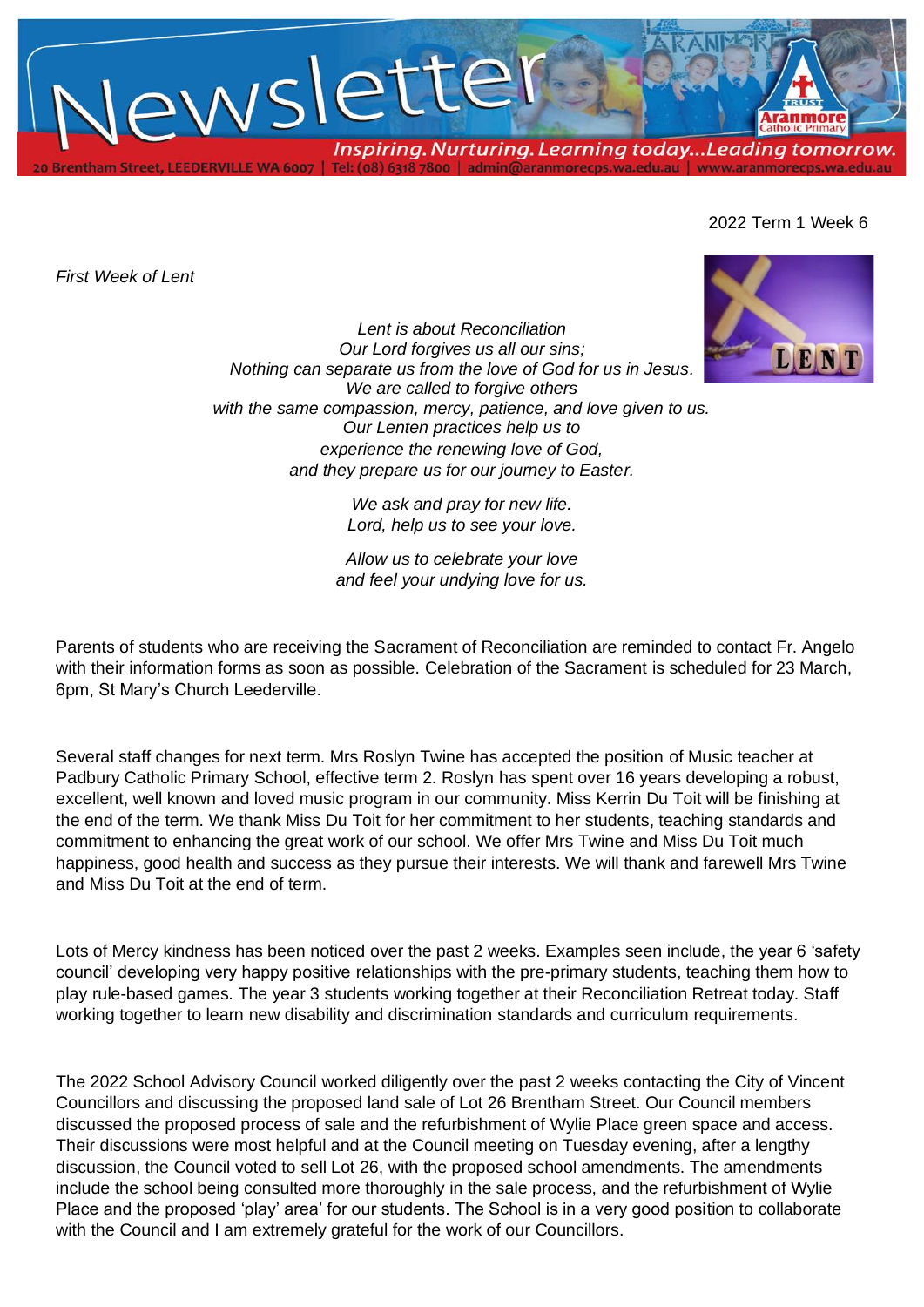Term 1 Parent/Teacher meetings will be held from next Wednesday, 16 March to Tuesday 22 March. This is an opportunity to speak with your child's teacher to discuss how your child has settled into school and discuss queries or concerns. Meetings will be held via telephone and are 12 minutes in duration. A selection of times your child's teacher is made available on the online booking system. Please see the information sent home today to access the booking system. We ask that bookings are be finalised by 14 March at 4pm.

We hope that you take the opportunity!

At Aranmore, **supervision of students** begins at 8:10am and concludes at 3:20pm each day. We ask that parents make use of Gumtrees out of school hours care if you require assistance earlier or later in a day.

The School app is another MUST have. This app is used to quickly inform parents and carers of important information. Don't forget to turn 'notifications' on so that you don't miss a message. Please download from either the App Store or Play Store.

Please refer to the website or the app calendar for the latest term dates. Due to current restrictions, lots of changes have been made.

In the best interests of looking after children safely, the following child protection matter is in place: Bathroom and toilet facilities are available for all visitors to school in the administration area. **All adults, siblings and visitors must use the facilities available in the administration area. Parents are not able to accompany their child to student toilets.**

Jonnine Lamborne

**Principal** 

*May love & peace be found here*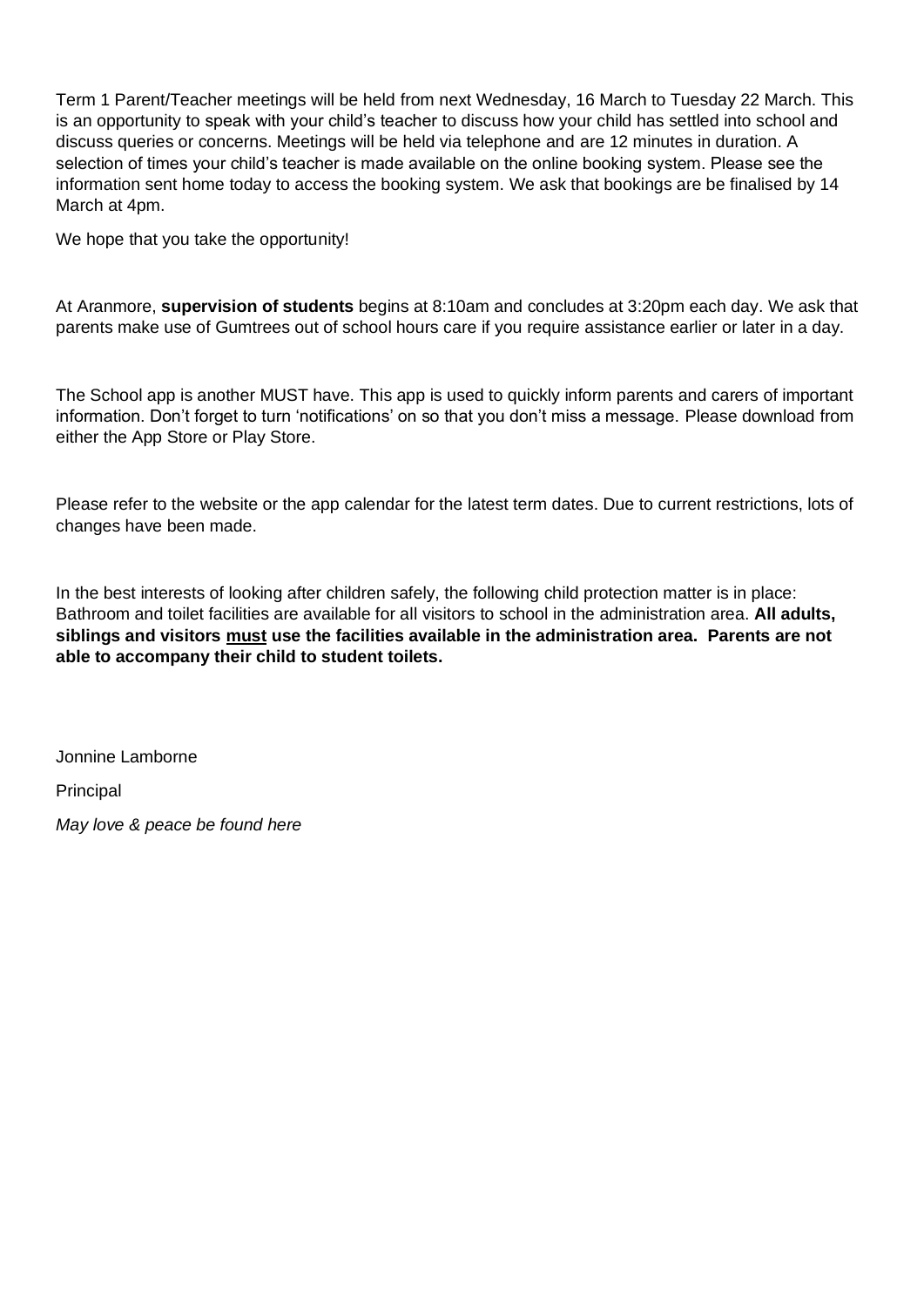## **COMMUNITY ANNOUNCEMENTS**

#### **Swimming**

We had an excellent turnout at swimming last week. So much so that when we moved to the 50m pool for the second half of the session we split into two groups. One group worked on their dives while the other group worked on their streamline push off the wall at the shallow end. After everyone had an opportunity to practice we then swapped.

Thanks so much to the parents that assisted. I can see some improvement in both our swimming and our diving after only a few weeks.

We will see you all back bright and early on Tuesday 15th March.

#### **Basketball**

The Leederville Basketball Club (Inc.) was founded 6 years ago by Aranmore students forming a team, the club has now grown to 43 teams and is the largest club playing in the Perth Redbacks Basketball Association and is the community based LBC is committed to supporting local community children in providing them the opportunity to be active, learn basketball, and have fun with friends.

Expressions of interest close 24th March so please connect the opportunity to join with your parents.